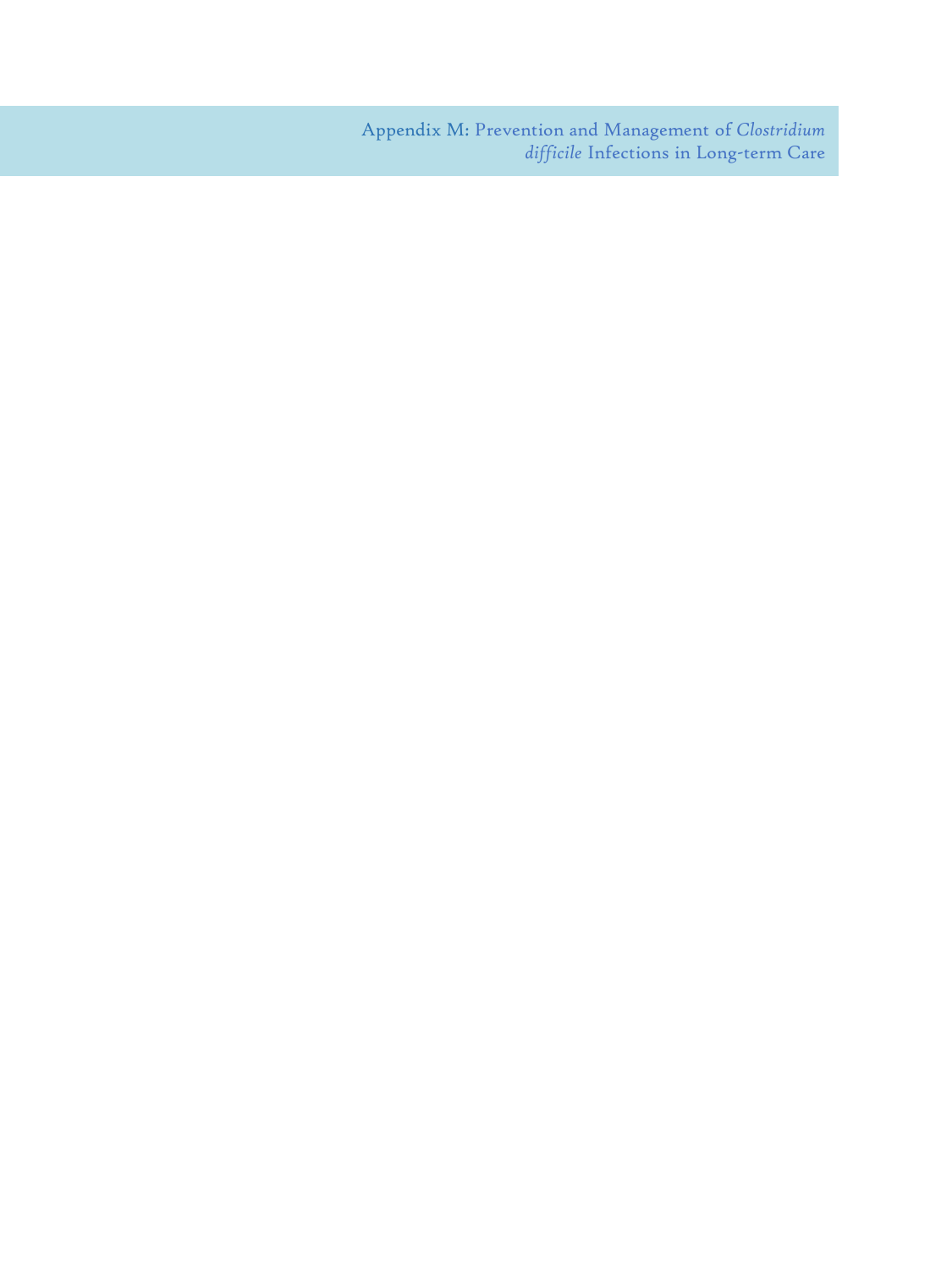# Algorithms for Prevention and Management of *Clostridium difficile* Infections in Long-term Care Facilities

- A1 Early Recognition and Testing
- A2 Contact Precautions
- A3 Room Placement
- A3.1 Identifying Lower Risk Roommates
- A4 Environmental Cleaning and Disinfection
- A5 Social and Activity Precautions

# **Definitions and commonly used acronyms**

ADL: activities of daily living CDI: *Clostridium difficile* infection HH: hand hygiene PPE: personal protective equipment PPIs: proton pump inhibitors

Standard Precautions (SP): for the care of all residents, all of the time

• Wear gloves, gown, mask or eye protection if you anticipate you may have any contact with body fluids (direct contact, spraying, or splashing) while performing care to the resident

Contact Precautions (CP): for the care of residents with CDI symptoms

- Always wear gloves and a gown to provide care to the resident
- Place resident in a private room, if available
- Dedicate equipment to individual residents who have CDI whenever possible (e.g., commodes, blood pressure cuffs, and stethoscopes)
- Clean and disinfect all shared equipment immediately after use and before use with any other resident

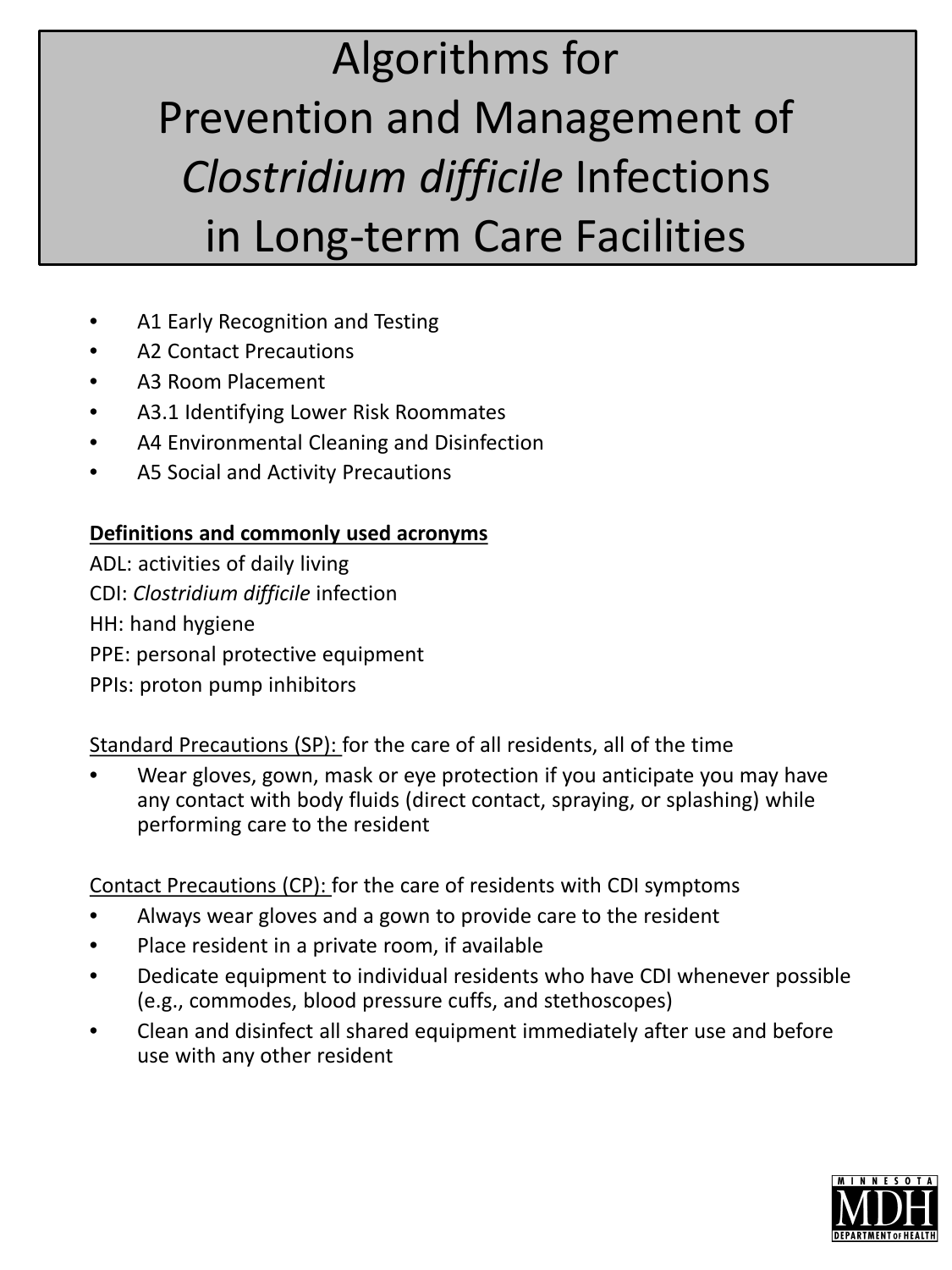# **A1. Early Recognition and Testing**



#### **Action Items:**

Train staff to recognize CDI symptoms and to submit only unformed stools for CDI testing Establish policy with lab to reject formed and repeat stools for CDI testing Know what diagnostic testing method is used by your laboratory **Other considerations:**

Contact Precautions

- Room placement
- Social and activity precautions
- Environmental cleaning and disinfection



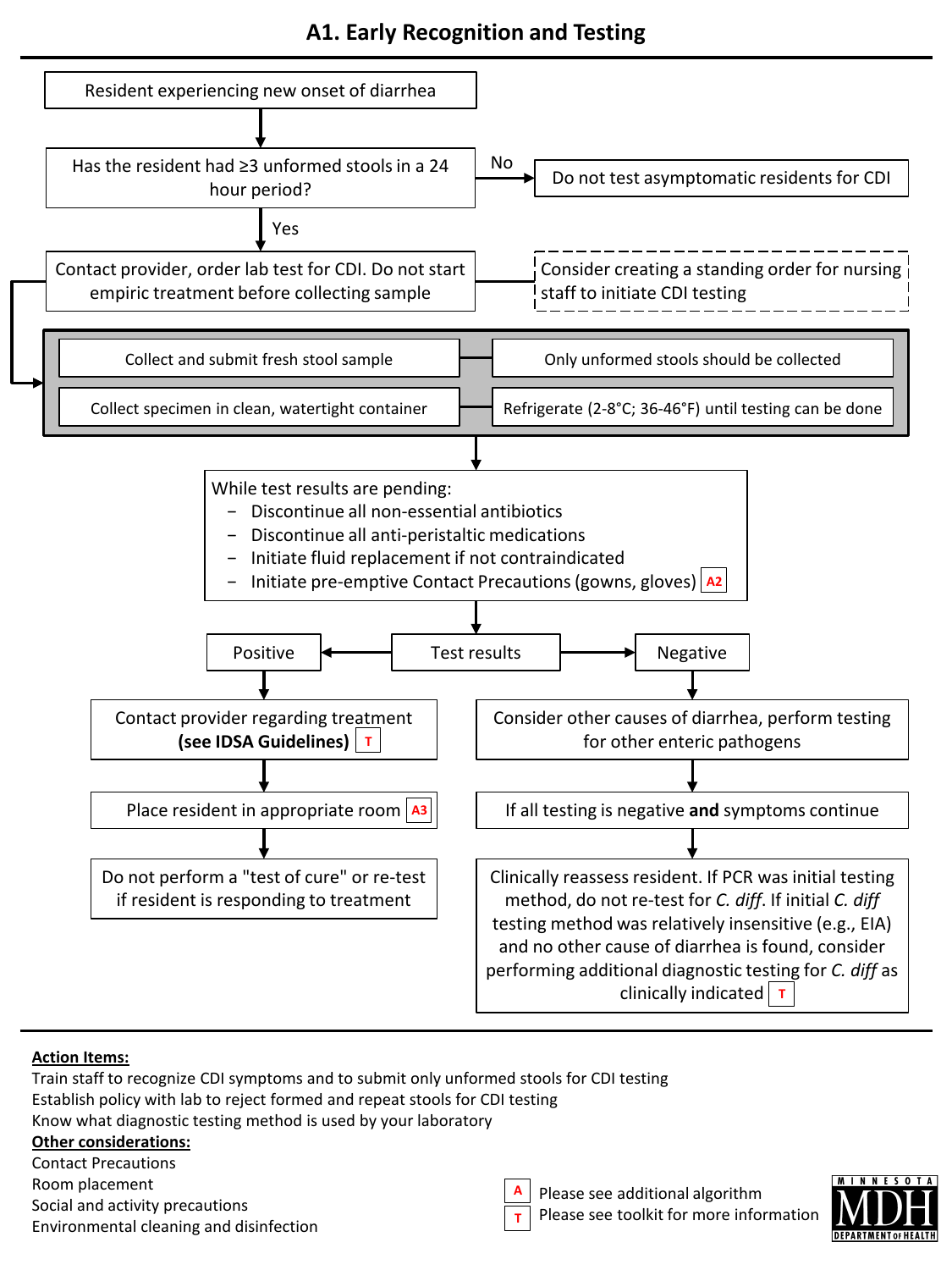**A2. Contact Precautions** 



#### **Other Considerations:**

Early recognition and testing Room placement Social and activity precautions

| Environmental cleaning and disinfection |  |  |
|-----------------------------------------|--|--|

Please see additional algorithm Please see toolkit for more information

**A T**

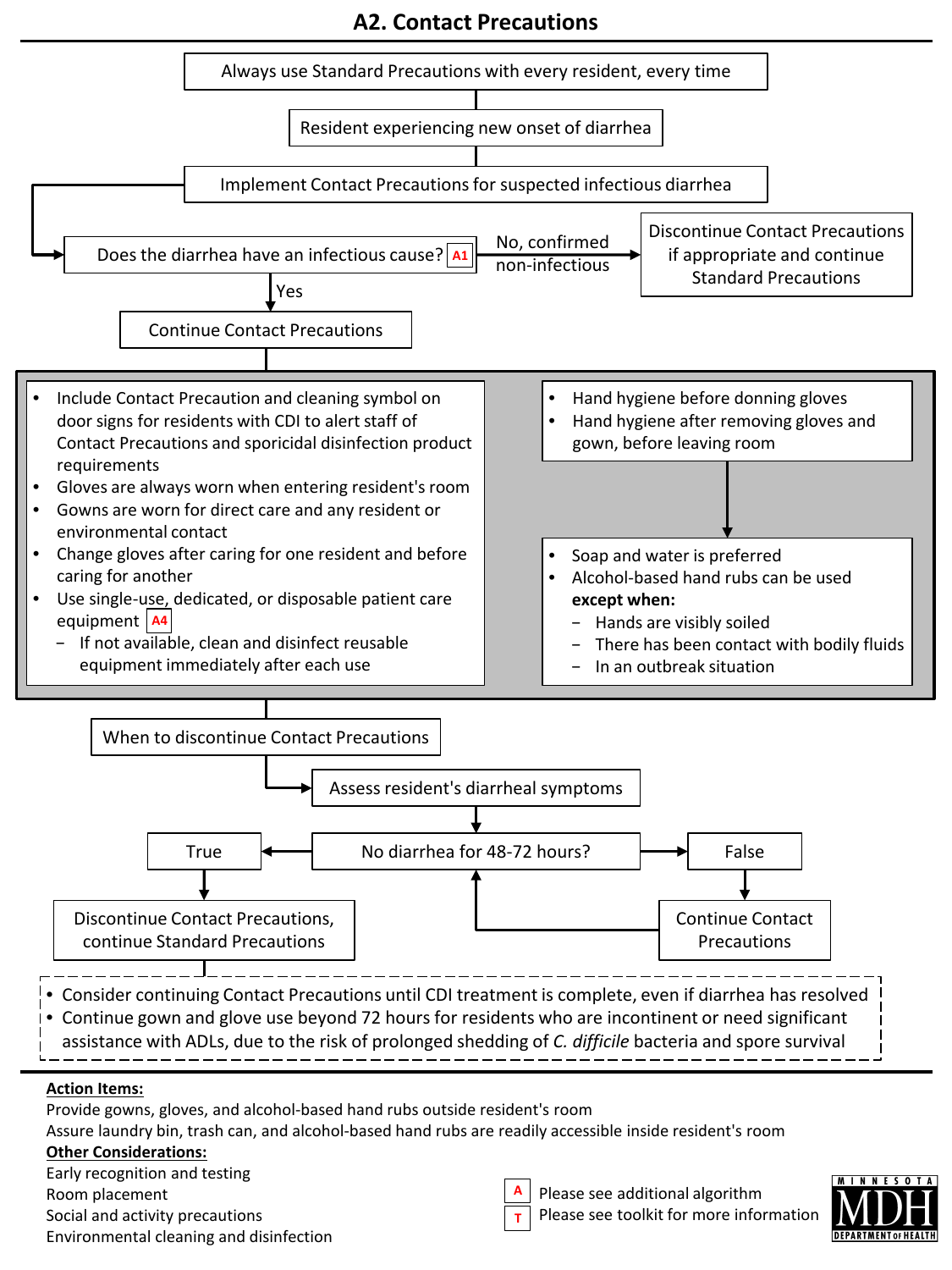# **A3. Room Placement**



- − Clean and disinfect shower/tub area immediately after every resident use
- Preferably, resident(s) with active CDI shower after residents without active CDI

#### **Other Considerations:**

Early recognition and testing Contact Precautions Social and activity precautions Environmental cleaning and disinfection

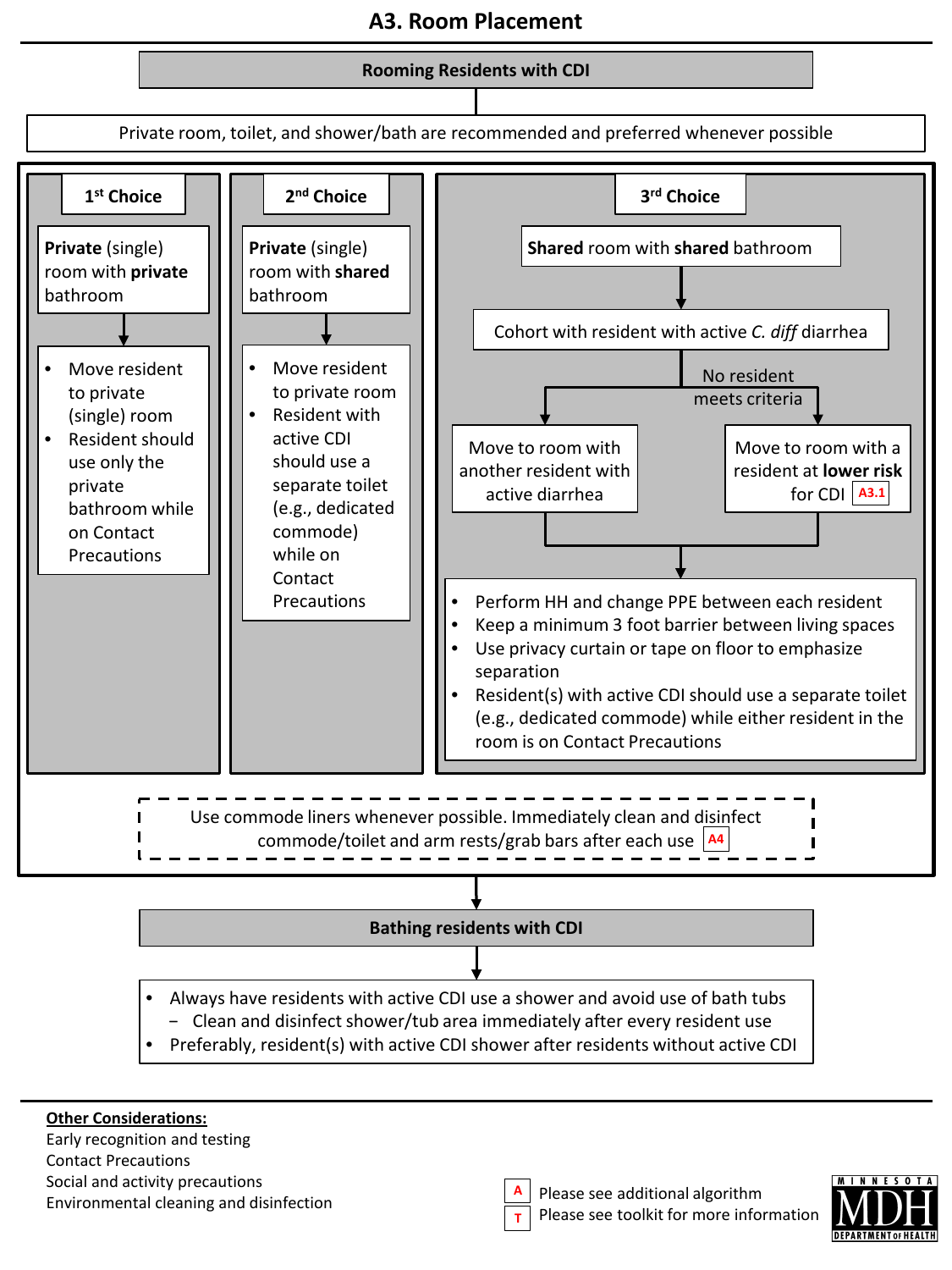#### Primary considerations

#### **Not currently taking antibiotics (1st choice)**

or has not taken antibiotics in previous 4 weeks (2<sup>nd</sup> choice)

or has not taken antibiotics in previous 12 weeks (3rd choice)

### **No history of prior CDI (1st choice)**

or has no CDI in previous 4 weeks (2<sup>nd</sup> choice) or has no CDI in previous 12 weeks (3rd choice)

#### Secondary considerations

- Not currently on proton pump inhibitors (PPIs)
- No GI/bowel condition comorbidities (diverticular disease, inflammatory bowel disease, Crohn's, peptic ulcer disease)
- No PEG/PEJ tube (no tube feeds)
- Not severely immunocompromised (cancer, chemotherapy, or solid organ transplant)
- Not bedbound/heavily dependent on healthcare workers for ADLs

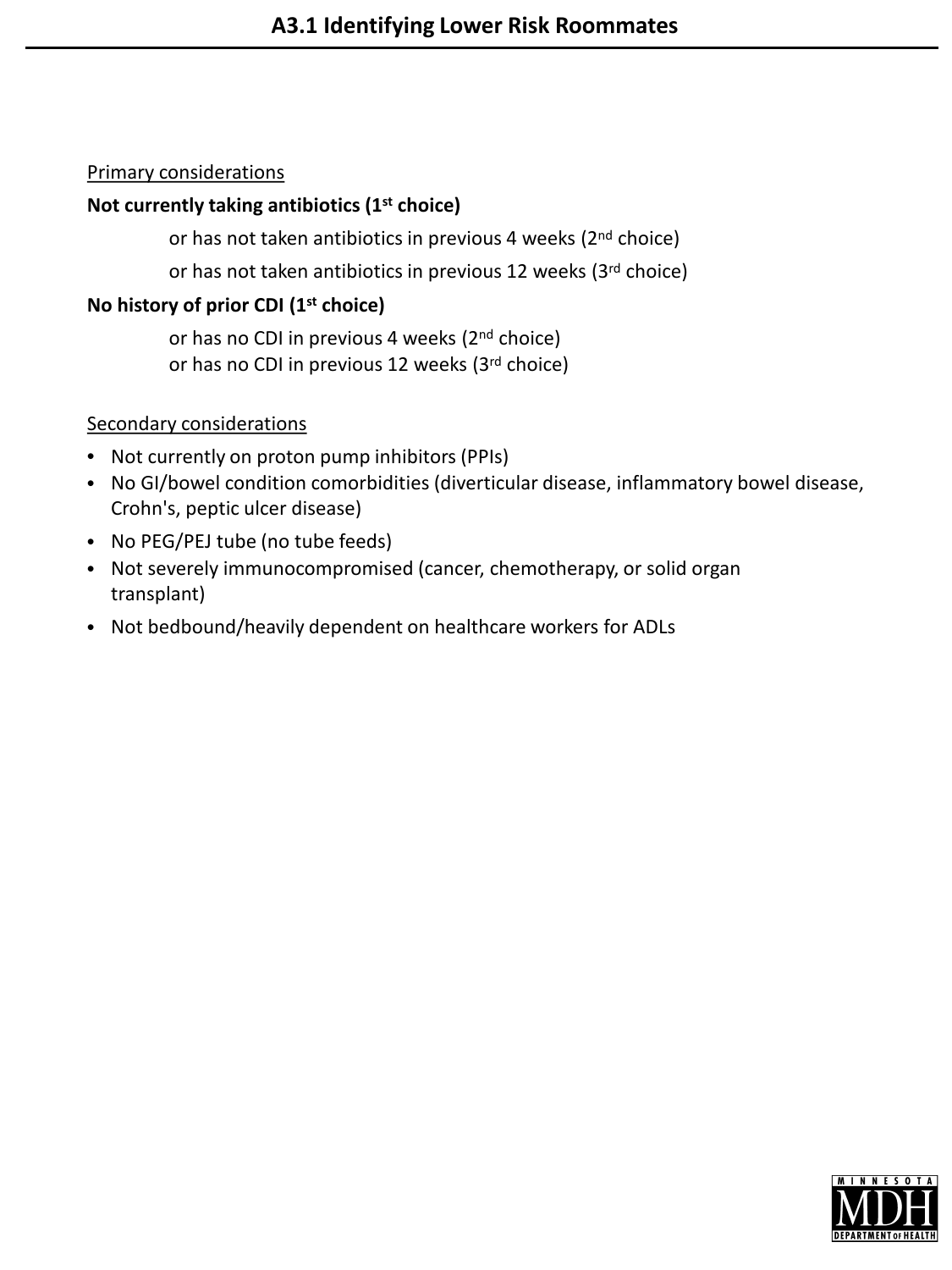# **A4. Environmental Cleaning and Disinfection**

Resident(s) with CDI

Select proper cleaning and disinfection products. Always follow manufacturer's instructions regarding proper storage, shelf life, contact time, dilution, application, and surface appropriateness



Disinfect second: Must use a hospital-grade product with a sporicidal claim or a 10% bleach solution **T**



- Use commode liners whenever possible; if not using, empty commode in resident's toilet (never in the sink)
- Immediately clean and disinfect commode/toilet (including seat, flush handle, arm rests/grab handles) after each use and/or emptying
- Use a separate cloth for cleaning only the commode/toilet
- Always clean bathroom last, and clean from least contaminated (e.g., doorknobs, light switches, handrails) to most contaminated (e.g., sink handles, seat, flush handle)
	- Always clean from clean to dirty and from high to low
	- Microfiber cloths are preferred over cotton cloths
	- Cloths should not be pre-soaked or re-dipped in an open bucket system
	- Discard facility items that cannot be disinfected (bag personal items)
	- Clean rooms of residents with active CDI last
	- Change cleaning solution, mop, bucket, and cloths after cleaning each room

#### **Action Items:**

Train Environmental Service staff on importance of cleaning and disinfection and the transmission of disease Establish responsibility for different elements of environmental cleaning and disinfection

Provide Environmental Service staff with high-touch cards for reference

Include cleaning symbol on door signs for residents with CDI to alert Environmental Services staff of rooms requiring sporicidal disinfection products